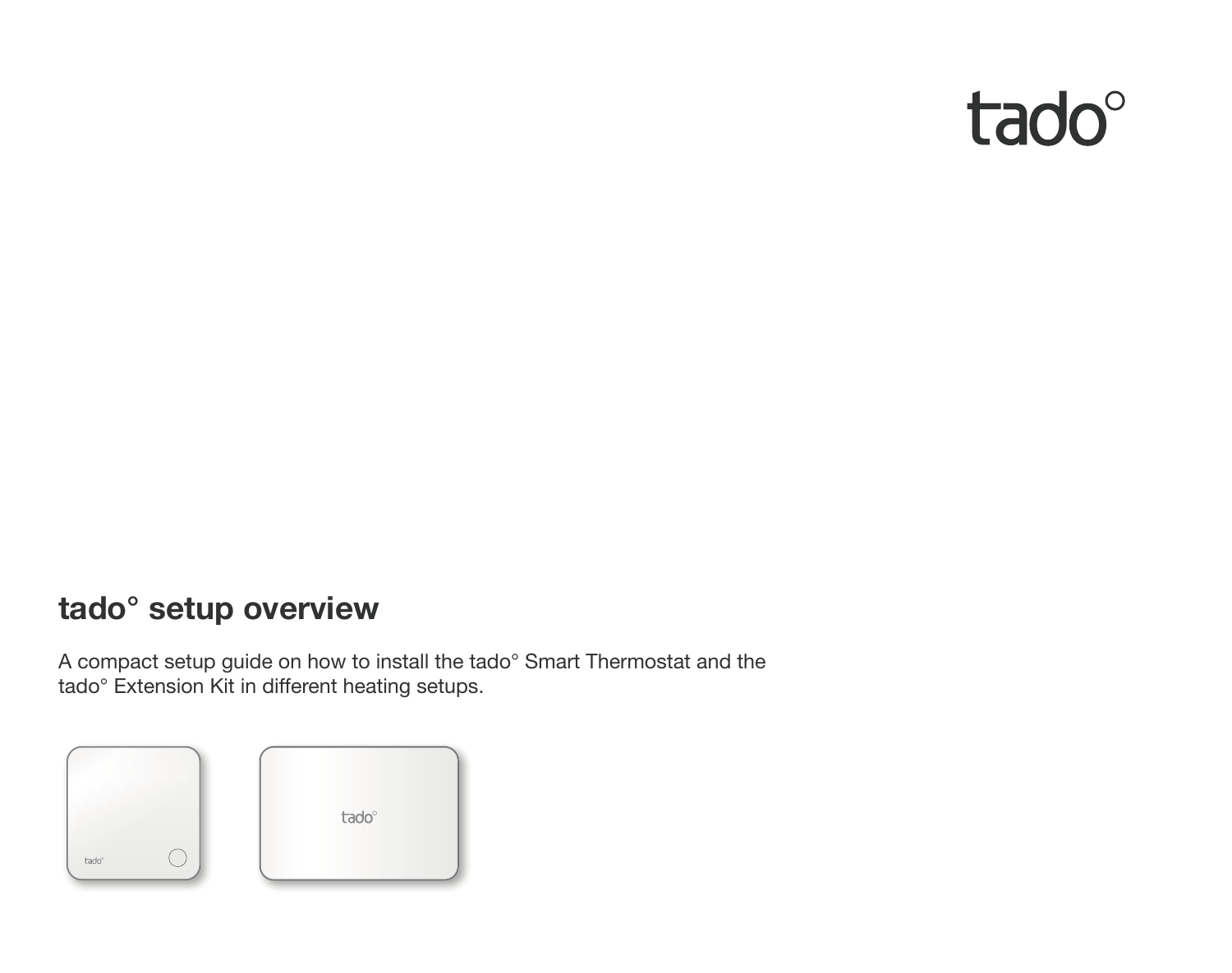**1**

## **Room thermostat + Boiler**

When the original heating setup consists of only a wired room thermostat and a boiler the original thermostat is simply replaced by the tado° Smart Thermostat using the existing cables in the wall. In case a timer is fitted in the boiler it should be set to constant heating. To inform others that these settings may not be changed, the sticker provided in the package can be used.



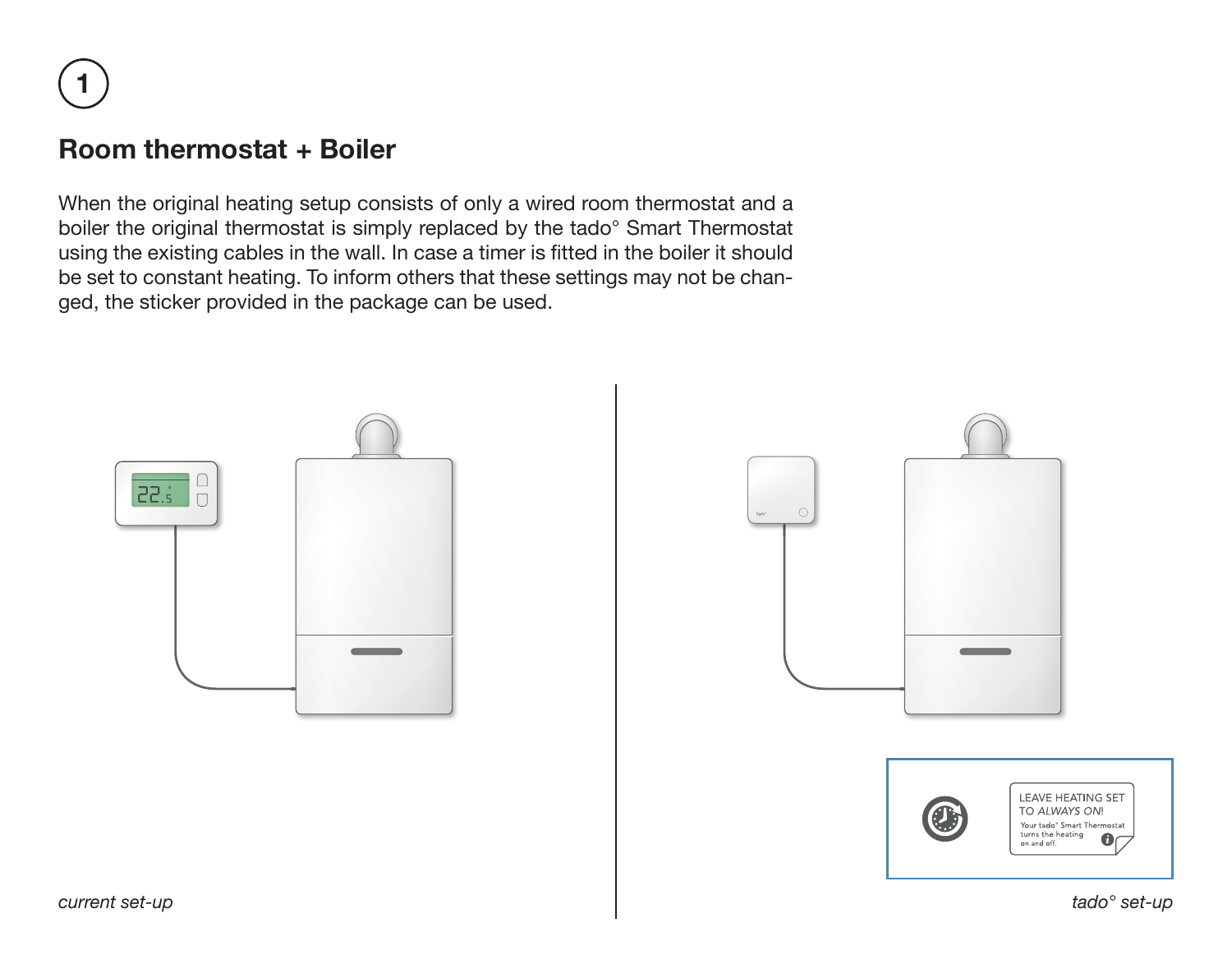## **Room thermostat + Programmer + Boiler**

For this heating setup the tado° Extension Kit is optional. When only the tado° Smart Thermostat is installed the original room thermostat is replaced by the tado° Smart Thermostat. The old programmer's heating channel must be set to constant heating. To inform others that these settings may not be changed, the sticker provided in the package can be used.



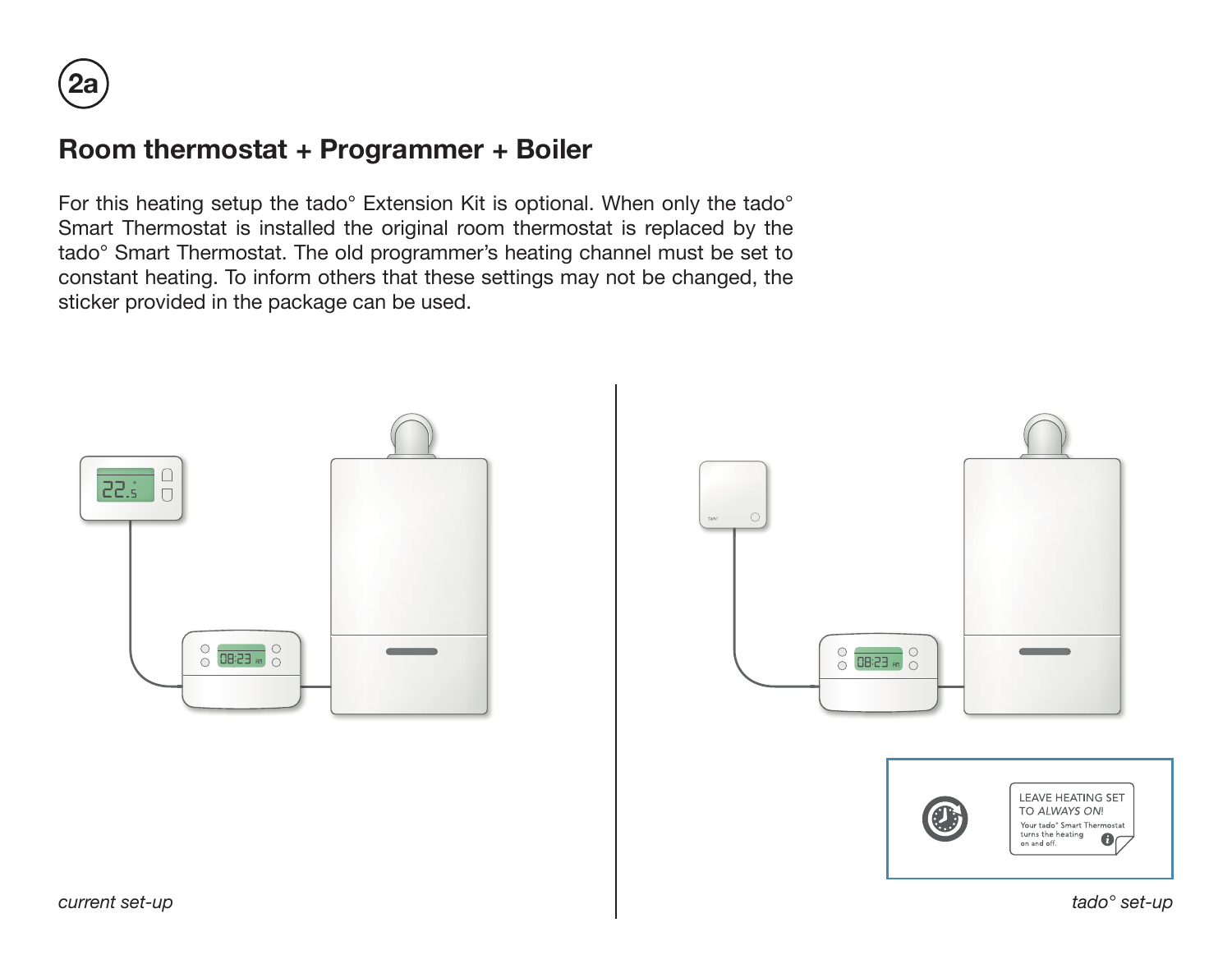### **Room thermostat + Programmer + Boiler**

For this heating setup the tado° Extension Kit is optional. When only the tado° Smart Thermostat is installed the original room thermostat is replaced by the tado° Smart Thermostat. The old programmer's heating channel must be set to constant heating. To inform others that these settings may not be changed, the sticker provided in the package can be used.

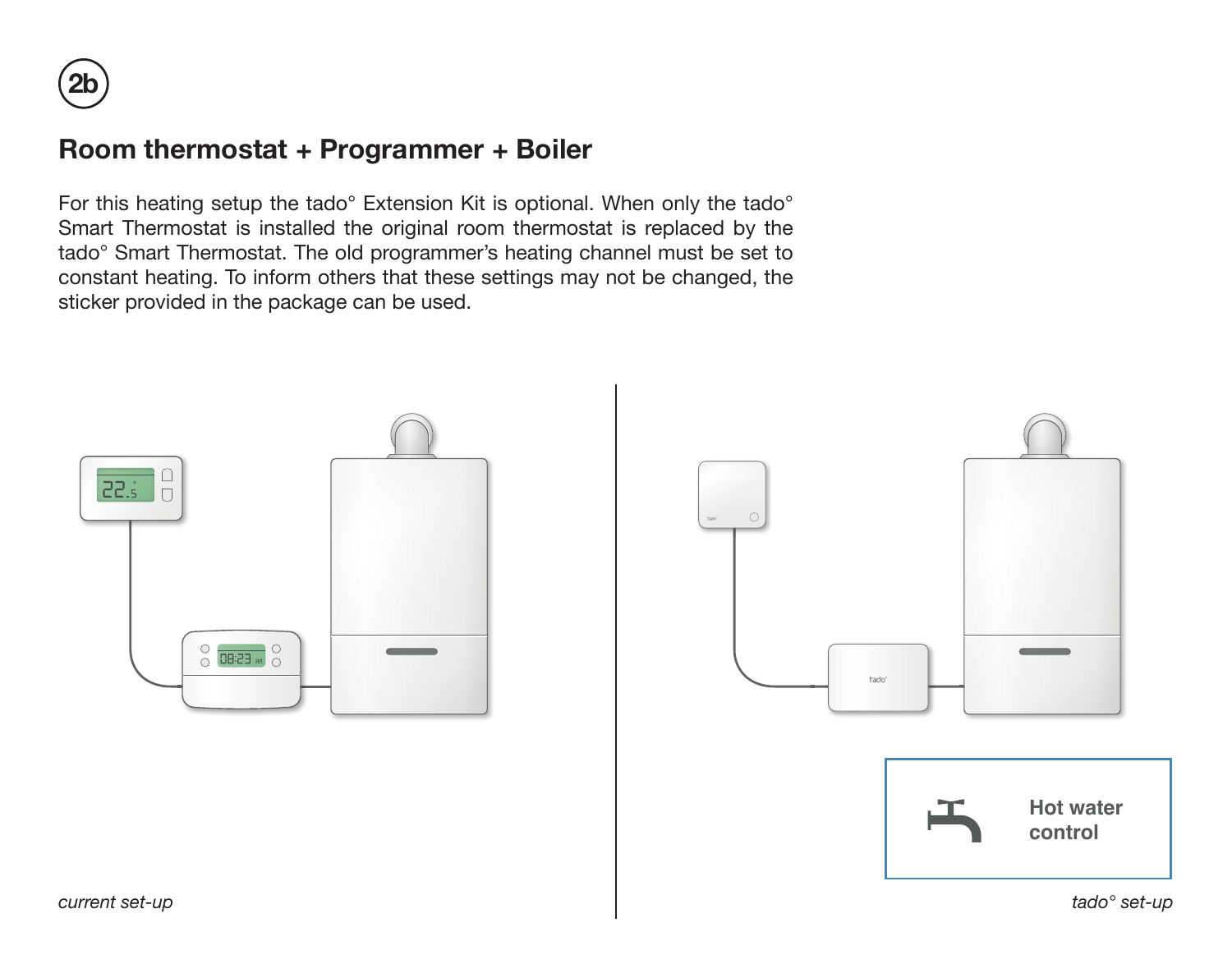**3**

#### **Programmer + Boiler**

For this heating setup both the tado° Extension Kit and the tado° Smart Thermostat are required and the tado° Extension Kit replaces the old programmer. The tado° Smart Thermostat communicates wirelessly with the tado° Extension Kit and can be placed in any suitable location. If a timer is fitted in the boiler it shall be set to always heating. To inform others that these settings may not be changed, the sticker provided in the package can be used.

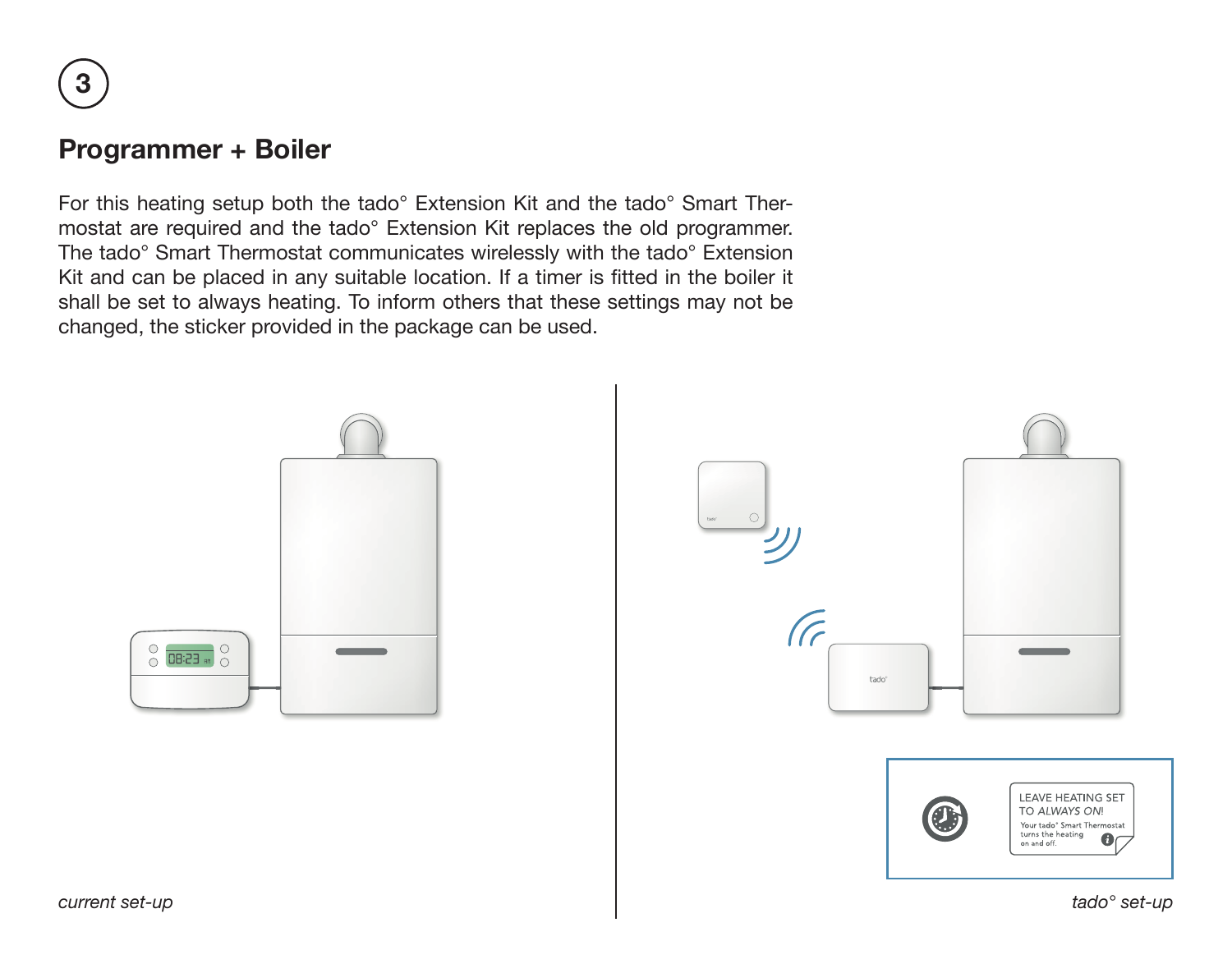

### **Boiler**

For heating setups which only consist of a boiler, both the tado° Extension Kit and the tado° Smart Thermostat are needed. The cable that is supplied with the package is used for connecting the boiler with the tado° Extension Kit. The tado° Smart Thermostat communicates wirelessly with the tado° Extension Kit and can be mounted in any suitable location. If a timer is also in the boiler it shall be set to always heating. To inform others that these settings may not be changed, the sticker provided in the package can be used.



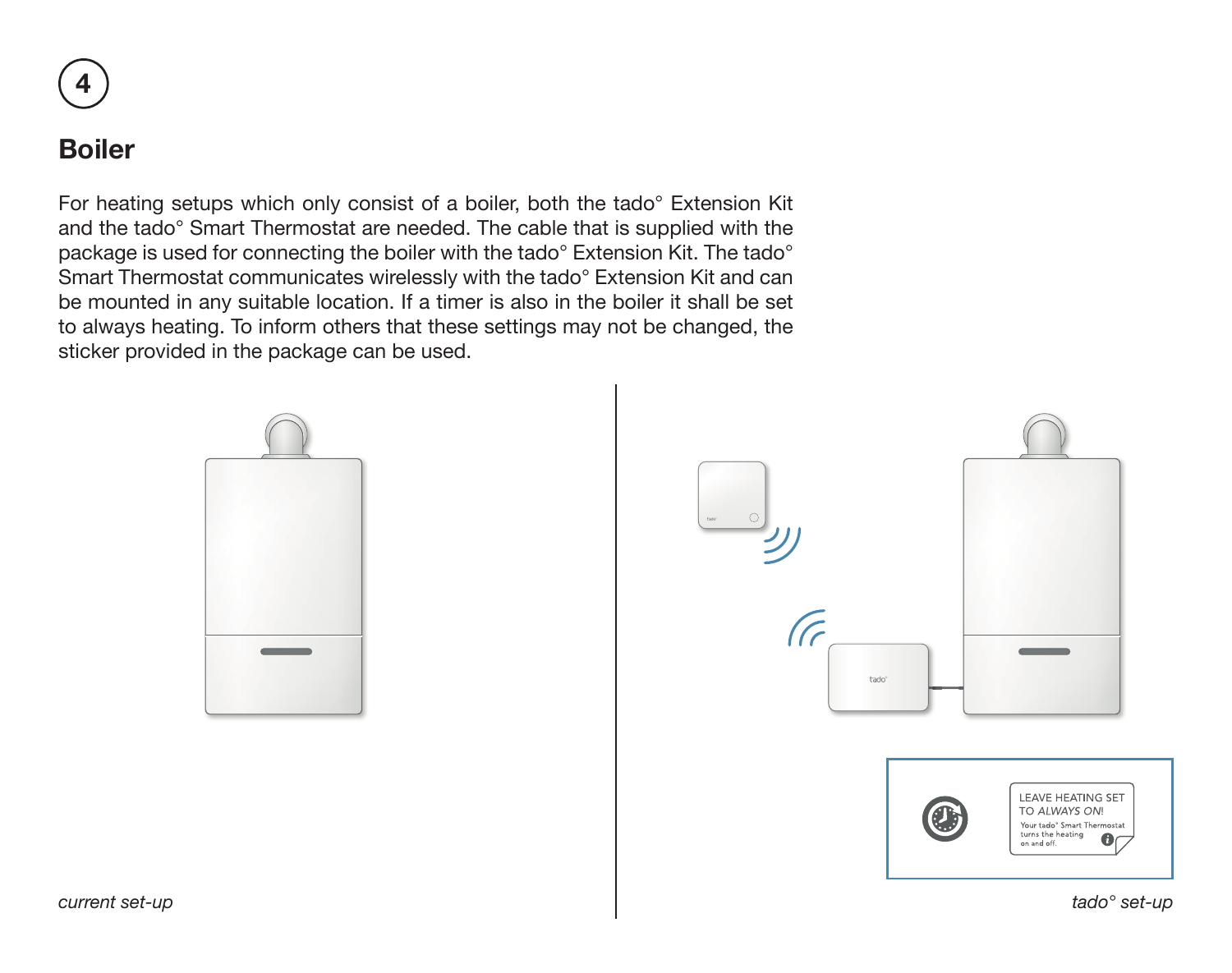### **Wireless room thermostat + Wireless receiver + Boiler**

This heating setup requires both the tado° Extension Kit and the tado° Smart Thermostat. The tado° Smart Thermostat takes over the role of the wireless room thermostat and can be mounted in any suitable location. The tado° Extension Kit replaces the wireless receiver. If a timer is fitted into the boiler it shall be set to always heating. To inform others that these settings may not be changed, the sticker provided in the package can be used.

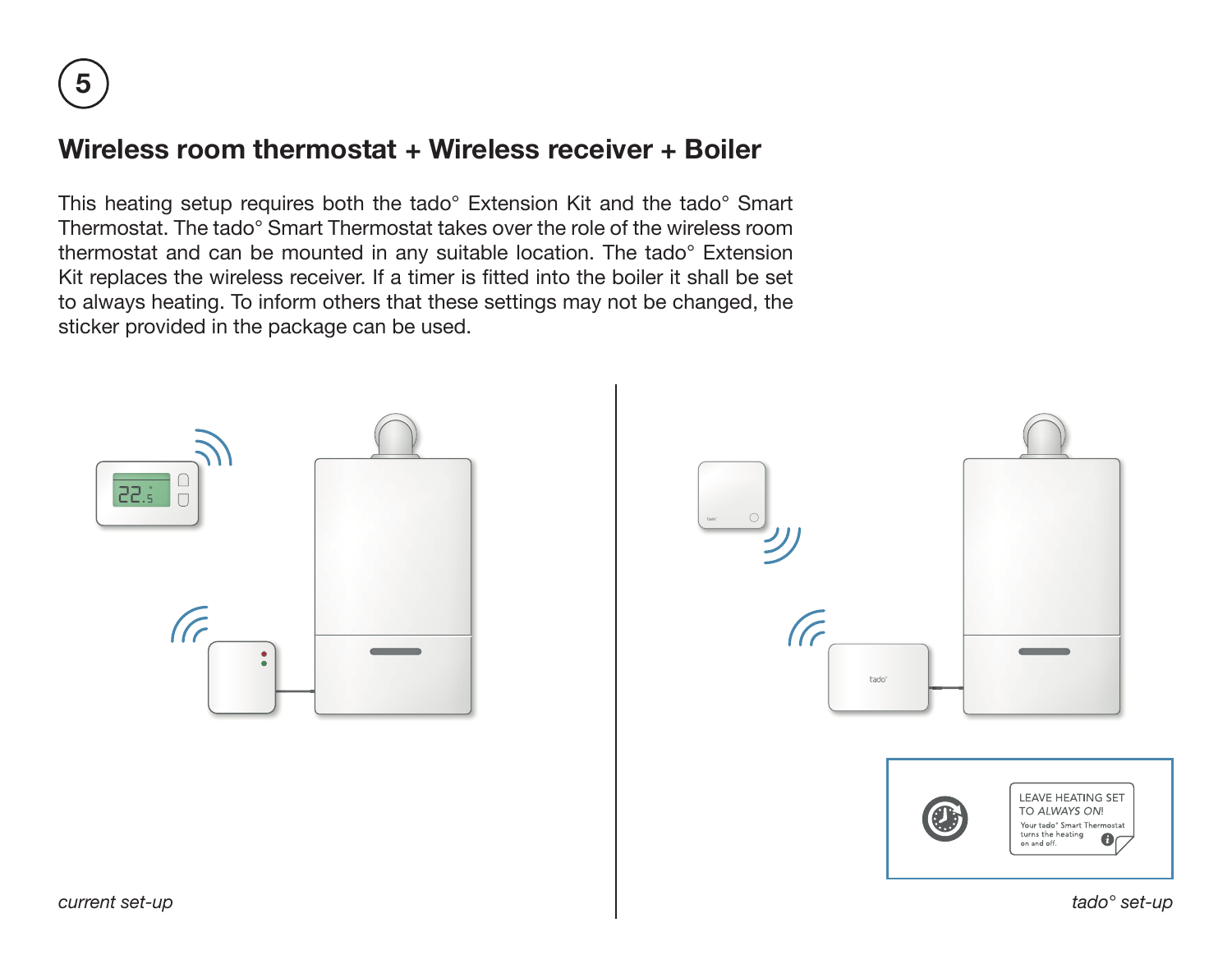### **Wireless room thermostat + Boiler with wireless receiver**

For this heating setup the tado° Extension Kit and the tado° Smart Thermostat are needed. In this case the receiver integrated into the boiler has to be removed and the supplied cable is used for connecting the boiler with the tado° Extension Kit. The tado° Smart Thermostat communicates wirelessly with the tado° Extension Kit and can be mounted in any suitable location.





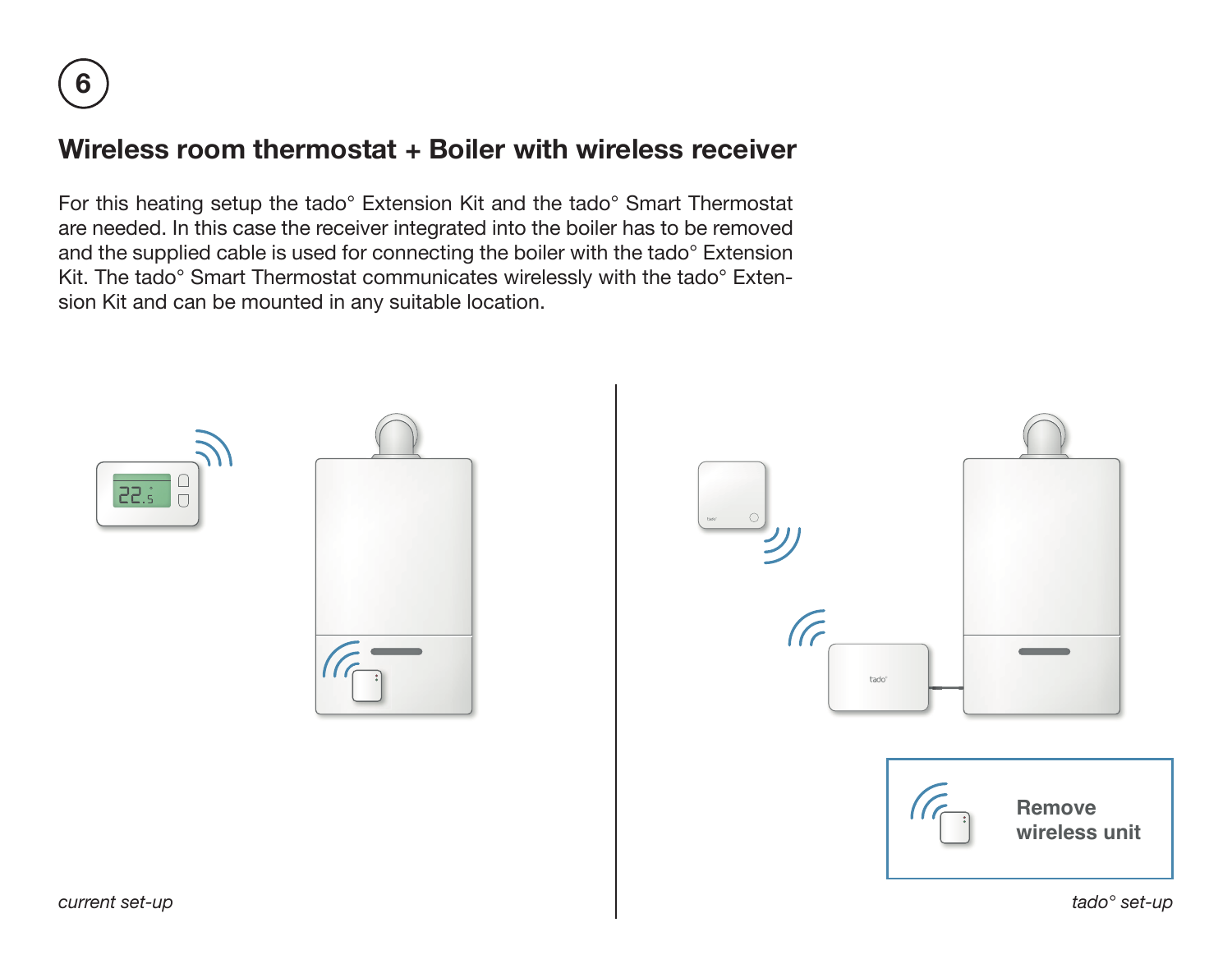### **Wireless room thermostat + Wireless receiver + Programmer + Boiler**

When tado° is installed to a setup with both a wireless room thermostat and a programmer, the tado° Extension Kit replaces the old programmer. The wires in the receiver have to be bridged, preferably with the luster terminal provided with the Extension Kit. The room thermostat communicates wirelessly with the tado° Extension Kit and can be mounted in any suitable location.